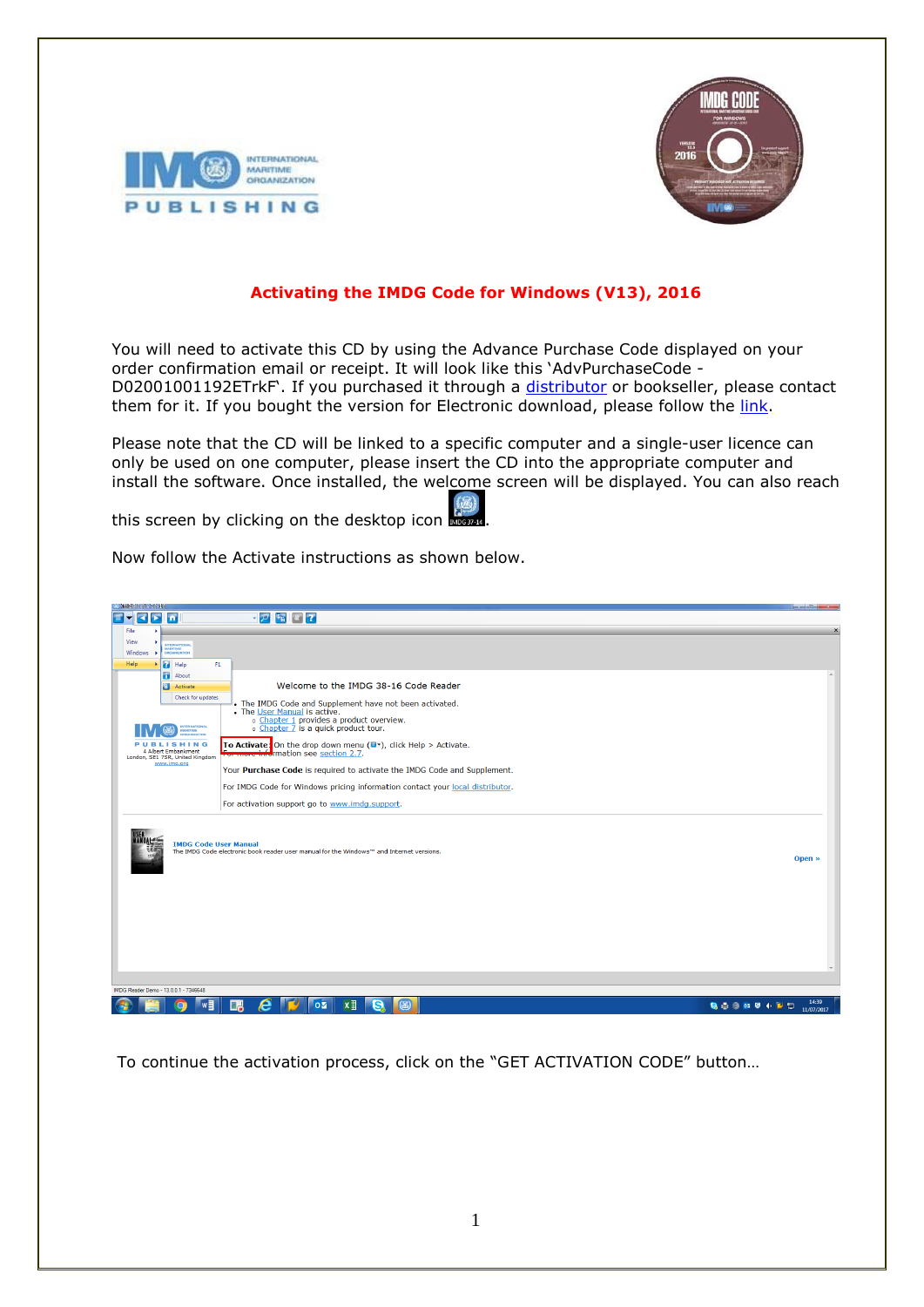| Activation of the IMDG Code 38-16 book.                                                                         | Close                                                                                     |
|-----------------------------------------------------------------------------------------------------------------|-------------------------------------------------------------------------------------------|
| <b>Get Activation Code</b>                                                                                      | Activation                                                                                |
|                                                                                                                 |                                                                                           |
| To activate IMDG 38-16, you will need your<br>Advance Purchase Code with the following Serial<br>Number:        | Enter your Activation Code and click 'ACTIVATE' to<br>view the full version of IMDG 38-16 |
| 7346648                                                                                                         |                                                                                           |
| If you do not yet have an Advance Purchase Code,<br>please contact your Distributor or IMO Publishing<br>using, | <b>ACTIVATE</b>                                                                           |
| Email: sales@imo.org                                                                                            | Support                                                                                   |
| Next, click 'GET ACTIVATION CODE'                                                                               | If you are unable to access the support website,<br>please:                               |
| You will then be taken to the support website to<br>retrieve your Activation Code:                              | Email: imdgsupport@existec.com                                                            |
| GET ACTIVATION CODE                                                                                             | IMPORTANT: Please quote your Advance<br>Purchase Code and Serial Number.                  |

And it will take you to IMOactivate.com screen below.

| <b>OBOANIZATION</b><br>LISHING<br>в |                                                 | Welcome to IMOactivate.com                                                                 |
|-------------------------------------|-------------------------------------------------|--------------------------------------------------------------------------------------------|
| Activate                            | <b>Activate</b>                                 |                                                                                            |
| <b>Home</b><br><b>Downloads</b>     |                                                 | Note: All fields marked with an asterisk (*) must be completed:                            |
| <b>Deactivate</b><br><b>FAQs</b>    | <b>Job Title:</b>                               | Administrator<br>۷.                                                                        |
| <b>Contact Us</b>                   |                                                 | Other: If other, please state                                                              |
|                                     | Industry:                                       | Ship owner<br>▼                                                                            |
|                                     |                                                 | Other: If other, please state                                                              |
|                                     | Country:                                        | <b>ANDORRA</b><br>▼                                                                        |
|                                     |                                                 |                                                                                            |
|                                     | User<br>Company:                                |                                                                                            |
|                                     | Address:                                        |                                                                                            |
|                                     |                                                 |                                                                                            |
|                                     | City:                                           |                                                                                            |
|                                     | Postcode:                                       |                                                                                            |
|                                     | Tel:                                            |                                                                                            |
|                                     | Fax:                                            |                                                                                            |
|                                     | Email Address:                                  | sales@imo.org                                                                              |
|                                     | Product:                                        | IMDG Code for Windows (38-16)<br>$\mathbf{v}$ $\mathbf{r}$                                 |
|                                     | <b>Product Location:</b>                        | Shipboard                                                                                  |
|                                     |                                                 | Other: If other, please state                                                              |
|                                     | Advance Purchase Code:                          | D02001001192ETrkF                                                                          |
|                                     | Serial Number:                                  | 7346648                                                                                    |
|                                     |                                                 |                                                                                            |
|                                     |                                                 | <b>Get Activation Code</b>                                                                 |
|                                     | after a revised version is published - see FAQs | Note: Support for products activated on this site will no longer be available three months |

Please fill in your details, entering your 'Advance Purchase Code' – the Serial Number will be populated automatically - and click on the 'Get Activation Code' button.